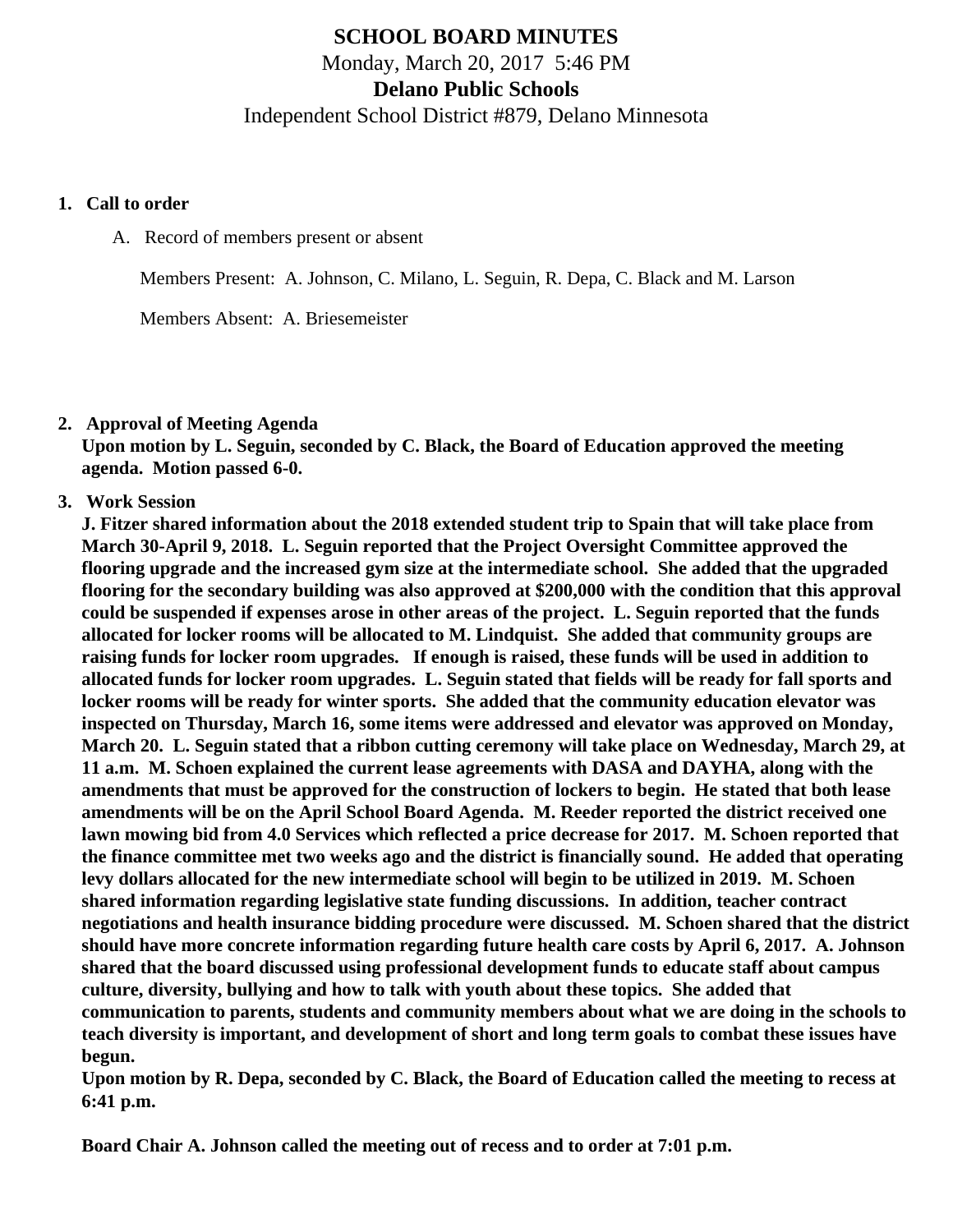- 4. Pledge of Allegiance
- 5. Program Review: COMPASS Program Shallyn Tordeur/Marie Techam

# 6. Consent Agenda

Upon motion by C. Milano, seconded by L. Seguin, the Board of Education approved the consent agenda. Motion passed 6-0.

- A. School Board Minutes
	- 1. [February 27, 201](/docs/district/District_Forms/School_Board_Minutes_2.27.17.pdf)7
- B. Financial Affairs
	- 1. [Current Budget Status with Year-to-Date Adjustm](/docs/district/Business_Office/Budget_Report_Mar_2017.pdf)ents
	- 2. [Investment Transactio](/docs/district/Business_Office/February_2017_Investment_Sched.pdf)ns
	- 3. [Construction Bond Investment Transacti](/docs/district/Business_Office/Bond_Investment_schedule_Feb_17.pdf)ons
	- 4. [Wire Transfer](/docs/district/Business_Office/February_2017_Wire_Transfer.pdf)s
	- 5. [Minnesota Liquid Asset Fun](/docs/district/Business_Office/February_2017_LAF.pdf)d
	- 6. [Cash Repo](/docs/district/Business_Office/February_2017_Cash_Report.pdf)rt
	- 7. [Revenue Report by Fu](/docs/district/Business_Office/SCHOOL_BOARD_REPORTS_-_REVENUE_BY_FUND_TOTAL__(Date__6_2017).pdf)nd
	- 8. [Expense Report by Fu](/docs/district/Business_Office/SCHOOL_BOARD_REPORTS_-_EXP_BY_FUND_TOTAL__(Date__6_2017).pdf)nd
	- 9. [Expense Report by Progra](/docs/district/Business_Office/SCHOOL_BOARD_REPORTS_-_EXPENDITURES_BY_PROGRAM__(Date__6_2017).pdf)m
	- 10. [Expense Report by Obje](/docs/district/Business_Office/SCHOOL_BOARD_REPORTS_-_EXPENDITURES_BY_OBJECT__(Date__6_2017).pdf)ct
	- 11. [List of Bills Presented for Payme](/docs/district/Business_Office/DETAIL_OF_MONTHLY_BILLS_PRESENTED_FOR_PAYMENT_(Dates__02_01_17_-_03_15_17).pdf)nt
- 7. [Resolution for Acceptance of Gifts](/docs/district/Business_Office/Resolution_for_Acceptance_of_Gifts_3.20.17.pdf)

Upon motion by R. Depa, seconded by M. Larson, the Board of Education approved the Resolution for Acceptance of Gifts. Motion passed 6-0.

# 8. [Personnel Matters:](/docs/district/Business_Office/03.20.17.pdf)

Upon motion by C. Milano, seconded by C. Black, the Board of Education approved the personnel matters. Motion passed 6-0.

- 9. Public Comment: School patrons are given the opportunity to address the school board regarding items that are not on the agenda. All patrons will be asked to state their name and address for the record.
- 10. Administrative Reports
	- A. Superintendent

Superintendent Schoen shared information about the Delano candlelight vigil and meeting with the Safety Technical Center Director to discuss ways to increase awareness of diversity, acceptance a creating a welcoming environment. He added that the three major areas of concentration are: adu experiences and effects, long term training tools to help establish culture, guide students and review past events, critique and create proactive and safe guidelines for students and staff. M. Schoen shared that Delano Schools have partnered with Delano United to continue the conversation of rebuilding the community. In addition, the school district will communicate with stakeholders regarding short and long term plans in support of diversity education throughout district. M. Schoe reported that the second floor concrete slab of intermediate school will be constructed soon and the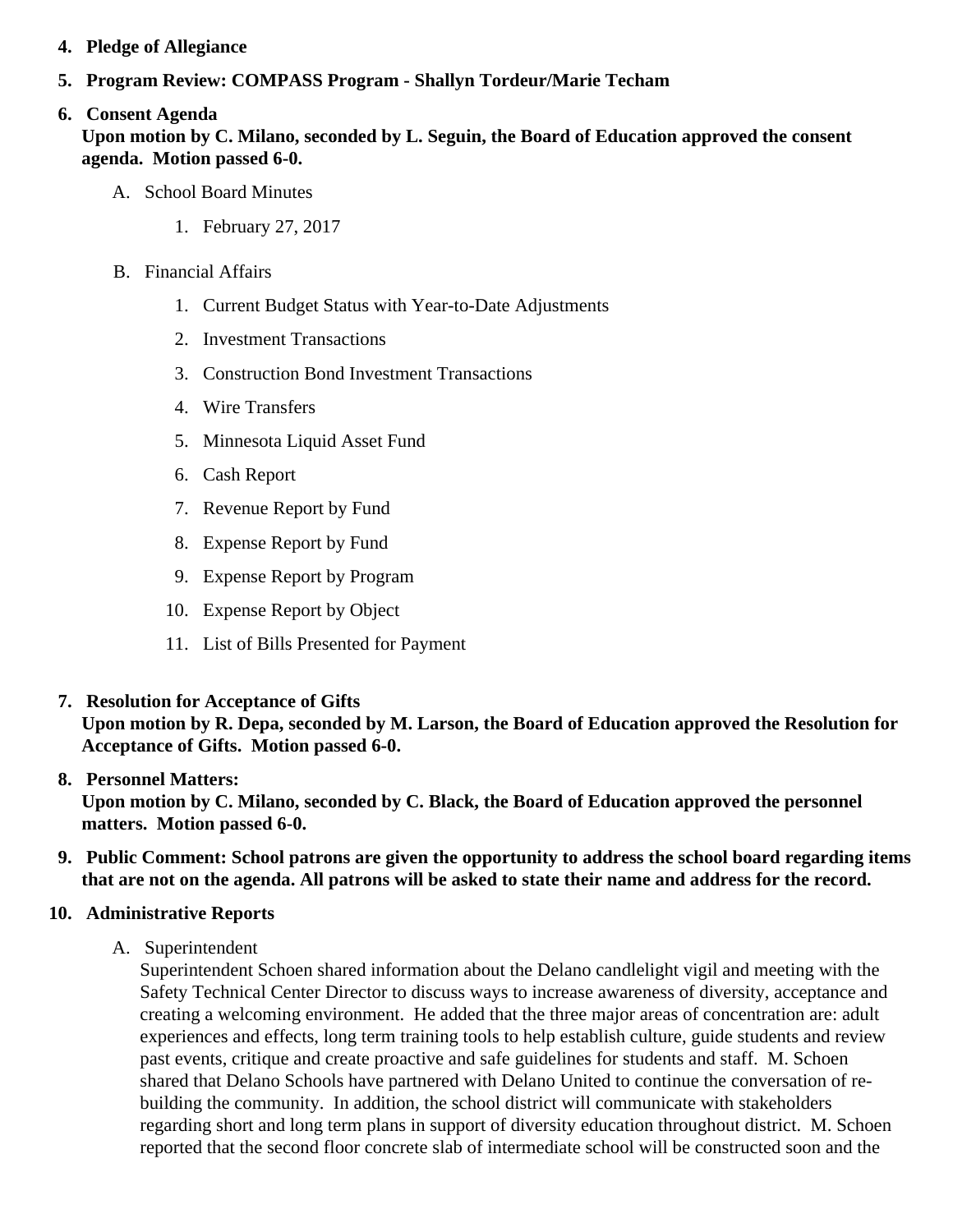community education elevator passed inspection.

### B. Principals:

1. Mr. Voight

Mr. Voight reported that the public meeting for the new intermediate school was well attended and participants have provided valuable input and asked questions that will be entertained. He added that a curriculum survey was presented on Facebook and the top skills class requested was character building. B. Voight stated that the DMS Site Base Team are designing a tool to collect information from students and parents regarding the school's climate. He added that the Butterbraid fundraiser has begun and orders are due by Tuesday, March 28. B. Voight reported that the middle school has applied for an ADSIS grant to offer more comprehensive math and reading intervention support.

2. Dr. Heil

Dr. Heil stated that he emailed parents regarding graduation and practice, spring fling and the senior breakfast will all be held on Wednesday, May 18. He added that a Mock Car Crash will take place on April 20 or 21 and will focus on distracted driving, not just substance abuse. S. Heil shared that this event will include steps leading up to the booking of the distracted driver and there will be a meeting in the auditorium with students afterwards to discuss the event. S. Heil stated that Prom will take place on Saturday, April 22. He added that the high school has invited a speaker to visit on Wednesday, April 4, to talk to students about diversity tolerance. S. Heil shared that the presentation will be given twice, to 9th/10th graders and 11th/12th graders.

3. Mr. Schuler

Mr. Schuler reported that third and fourth graders were preparing for MCA testing. He added that because testing is online, the time spent testing all students will be decreased from four to two weeks. D. Schuler stated that the Apex Fun Run kick-off began last week, and the goal of this run is to raise funds for technology and kindergarten playground equipment through pledges raised. He added that students participated in Bus Driver Appreciation Day in February. D. Schuler stated that students wrote letters to bus drivers to thank them for their service. He commended the bus company for the joint effort with the schools in working with students and their families. D. Schuler reported that students of the class of 2030 were welcomed to DES at Kindergarten Round-Up. He stated that 141 students attended this event. D. Schuler shared that Delano's Teacher of the Year, Charlene Warne, was chosen as a semi-finalist for Minnesota Teacher of the Year.

C. Business Manager

Ms. Reeder reported the health insurance bids are due on March 28 by 3 p.m. She stated that bids will be opened on Thurday, March 30 and an insurance committee meeting will take place on April 6. M. Reeder added that the district will be soliciting bread and milk bids in April with approval of a bid at the May school board meeting. M. Reeder stated that the approval of this bid will reflect an increase in meal prices for the 2017-2018 school year.

D. Community Education Director

D. Johnson reported that Early Childhood Screening appointments are available, the Tiger Kids Club Gerten's fundraiser will conclude on March 31, and Wee Tiger Kids Club registration is open to all new and existing families. She stated the Kim Finn was hired at the Tiger Activity Center Coordinator. D. Johnson reported that gymnastics classes have 101 participants, swim lessons have 189 participants and eight Destination Imagination teams will compete at Regionals on Saturday, March 25.

## **11. Student Board Representatives Report**